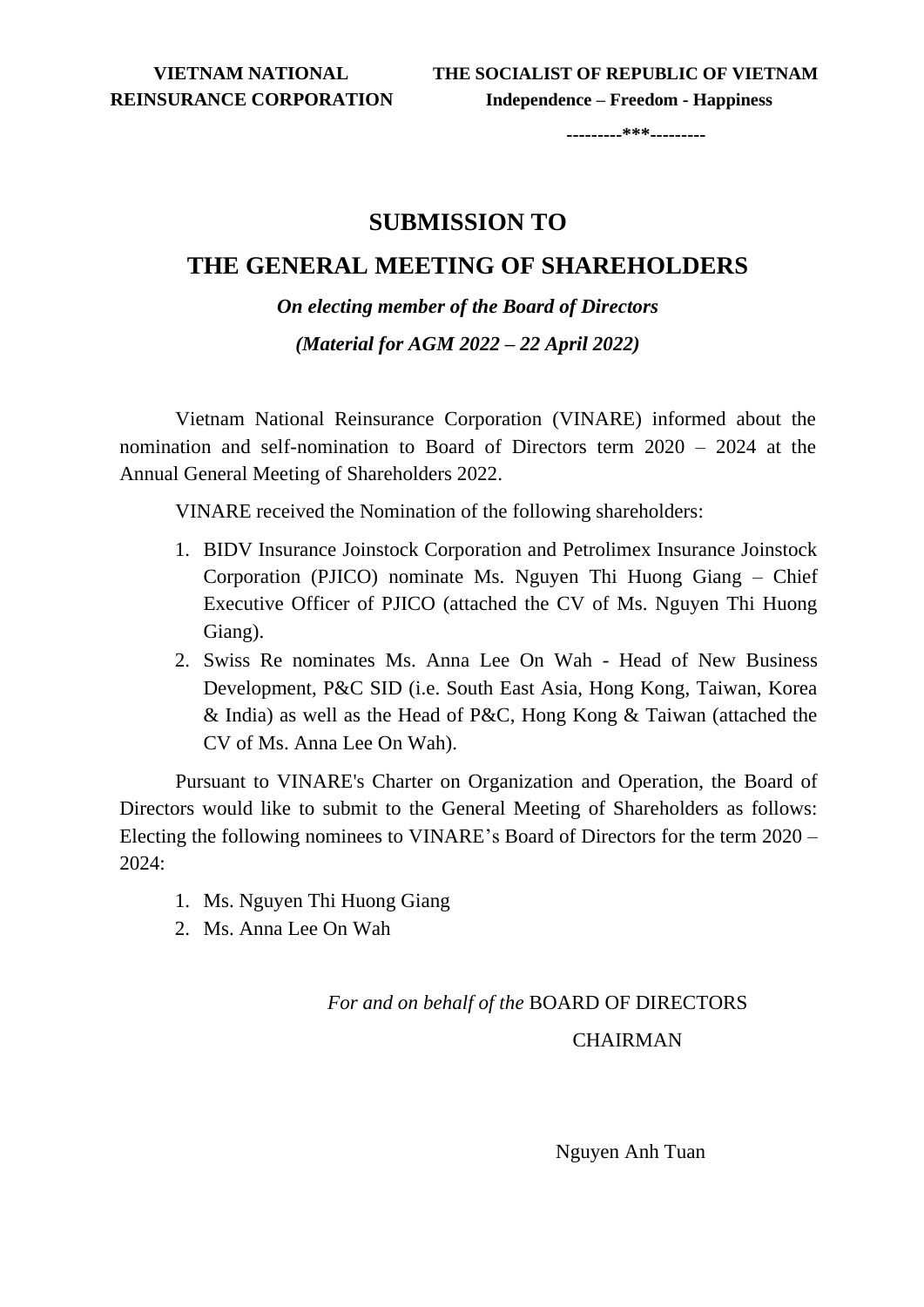# **NOMINATION, SELF-NOMINATION TO THE BOARD OF DIRECTORS VIETNAM NATIONAL REINSURANCE CORPORATION TERM 2020-2024**

- *Pursuant to Law on Enterprises No. 59/2020/QH14 passed by the 14th National Assembly of the Socialist Republic of Vietnam, the 9th session dated 17/06/2020;*
- *Pursuant to Decree No. 73/2016/ND-CP dated 01/07/2016 detailing the implementation of the Law on Insurance Business and the amended Law on Insurance Business;*
- *Pursuant to Decree No. 155/2020/ND-CP dated 31/12/2020 and Circular No. 116/2020/NĐ-CP guiding corporate governance applied to public companies;*
- *Pursuant to the Charter of Organization and Operation enacted by Vietnam National Reinsurance Corporation;*

I / We:

| No. | <b>Shareholder</b>                   | <b>ID/Passport/Business</b><br><b>Registration Number,</b><br>date of issue, place of<br>issue | <b>Address</b>                                 | <b>Stake</b>   | Confirmation<br>(Sign and write full<br>name) <sup>(*)</sup> |
|-----|--------------------------------------|------------------------------------------------------------------------------------------------|------------------------------------------------|----------------|--------------------------------------------------------------|
| 1   | Petrolimex<br>Joinstock Corporation  | Insurance 67/GP/KDBH, issued on 2621-21Floor,<br>Oct 2011                                      | Building,<br>229<br>Street,<br>Tayson<br>Hanoi | Mipec3,768,969 |                                                              |
| 2   | <b>BIDV</b><br>Joinstock Corporation | Insurance 11/GPDC7/KDBH                                                                        | 11<br>Floor,<br>CauGiav<br>Street,<br>Hanoi    | 2631,242,011   |                                                              |

would like to nominate the following candidate(s) for the 2022 Annual General Meeting of Shareholders to vote to the Board of Directors of Vietnam National Reinsurance Corporation for the term 2020-2024 (attached the CV, valid copies of professional qualifications and certificates suitable to the requirements of the position):

| No. | <b>Nominee</b>         | ID/Passport, date of issue, place of<br>issue | <b>Nomination position</b> |
|-----|------------------------|-----------------------------------------------|----------------------------|
|     | Nguyen Thi Huong Giang | 030175007164, issued 6 Feb 2020               | <b>BOD</b> member          |

 Hanoi, 7 April *2022*  **Shareholder(s)**  *(Sign and write full name) BIC legal Representative PJICO Legal Representative*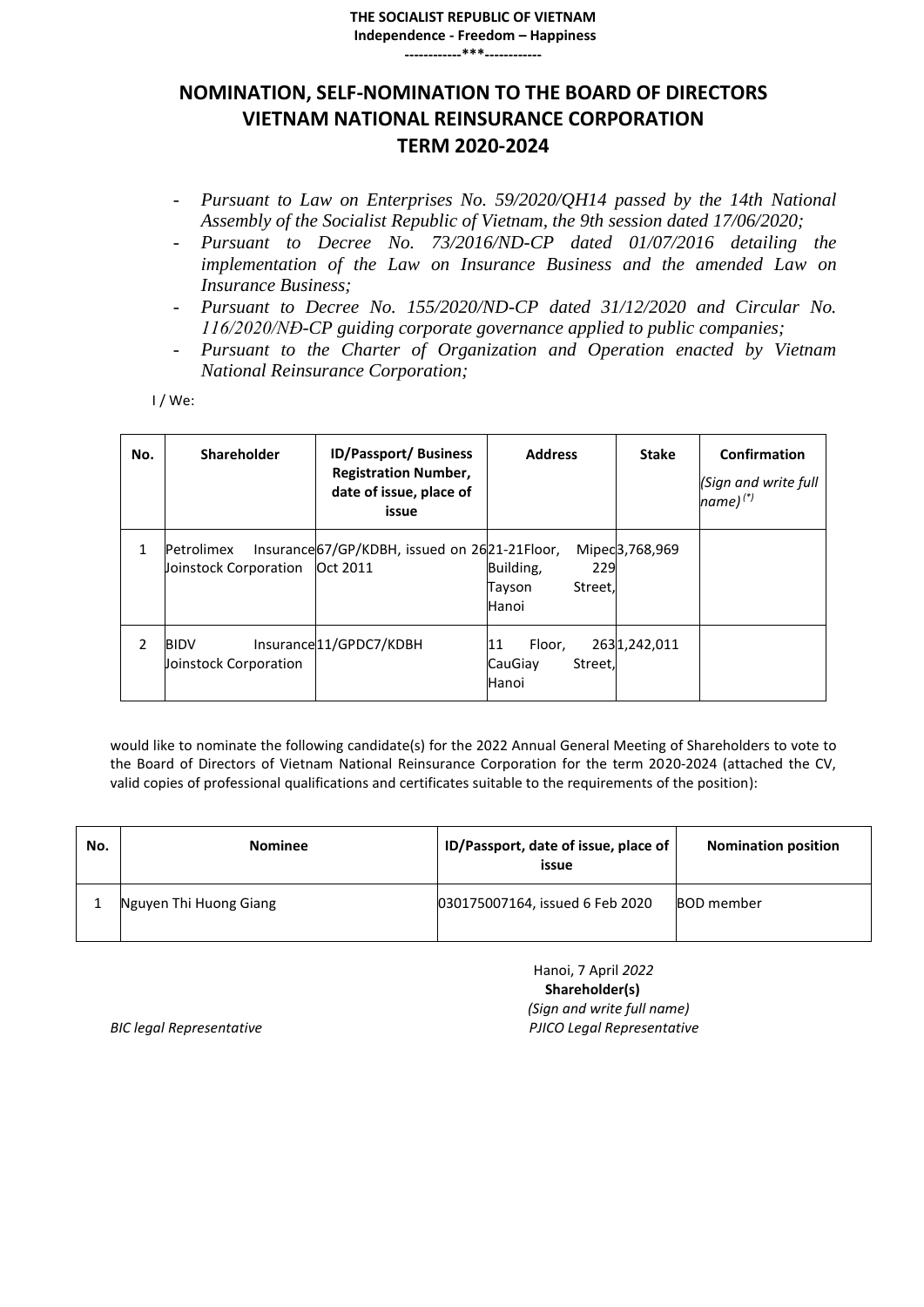## **THE SOCIALIST REPUBLIC OF VIETNAM Independence - Freedom – Happiness**

**---------\*\*\*--------- --------------------------------------------------------------**

# **CURRICULUM VITEA**

## **I. Personal particulars:**

- 1) Surname: Nguyen Thi Huong Giang
- 2) Date of Birth: 23/08/1975
- 3) Place of Birth: Nghia An, Ninh Giang, Hai Duong
- 4) ID No./ Passport No.: 030175007164 Place of issue: Hanoi Date of issue: 06/02/2020
- 5) Nationality: Vietnamese
- 6) Registered place of recent residence: No. 27, group 25, lane 61/14, Phung Chi Kien Streeet, Nghia Do, Cau Giay, Ha Noi
- 7) Current Position: Member of the Executive Committee of the Party, Chief Executive Officer of Petrolimex Insurance Company (PJICO)
- 8) Professional qualifications: Master of Economics
- 9) Theoretical level: Intermediate level of Political Administrative theory
- 10)Languages: Bachelor
- 11)Academic background:

| No.            | <b>Period</b> | <b>University</b>                                                                | <b>Qualifications</b> | <b>Majors</b>                                                  | <b>Method</b>          |
|----------------|---------------|----------------------------------------------------------------------------------|-----------------------|----------------------------------------------------------------|------------------------|
| 1              | 1995          | University of Foreign languages,<br>National University, Ha Noi                  | VietnamBachelor       | Russian                                                        | Full-time              |
| $\overline{2}$ | 1996          | University of Foreign languages, Vietnam Bachelor<br>National University, Ha Noi |                       | English                                                        | Part-time              |
| 3              | 1995          | Ba Dinh Vocational Training Center                                               | Certificate           | <b>General Accounting</b>                                      |                        |
| 4              | 2001          | Vietnam National Economics University                                            | Certificate           | Insurance Marketing Short-time                                 | training               |
| 5              | 2003          | The University of Michigan – English Language Certificate<br>Institute           |                       | English                                                        | Short-time<br>training |
| 6              | 2008          | The Australian and New Zealand Institute of Certificate<br>Insurance and Finance |                       | Insurance                                                      | Short-time<br>training |
| 7              | 2013          | <b>NANTES University</b>                                                         | Master                | Finance,<br>linsurance                                         | banking, Full-time     |
| 8              | 2020-2022     | Institute for Transport Administration and<br>Management Cadres                  |                       | Intermediate<br>level of political<br>administrative<br>theory | Part-time              |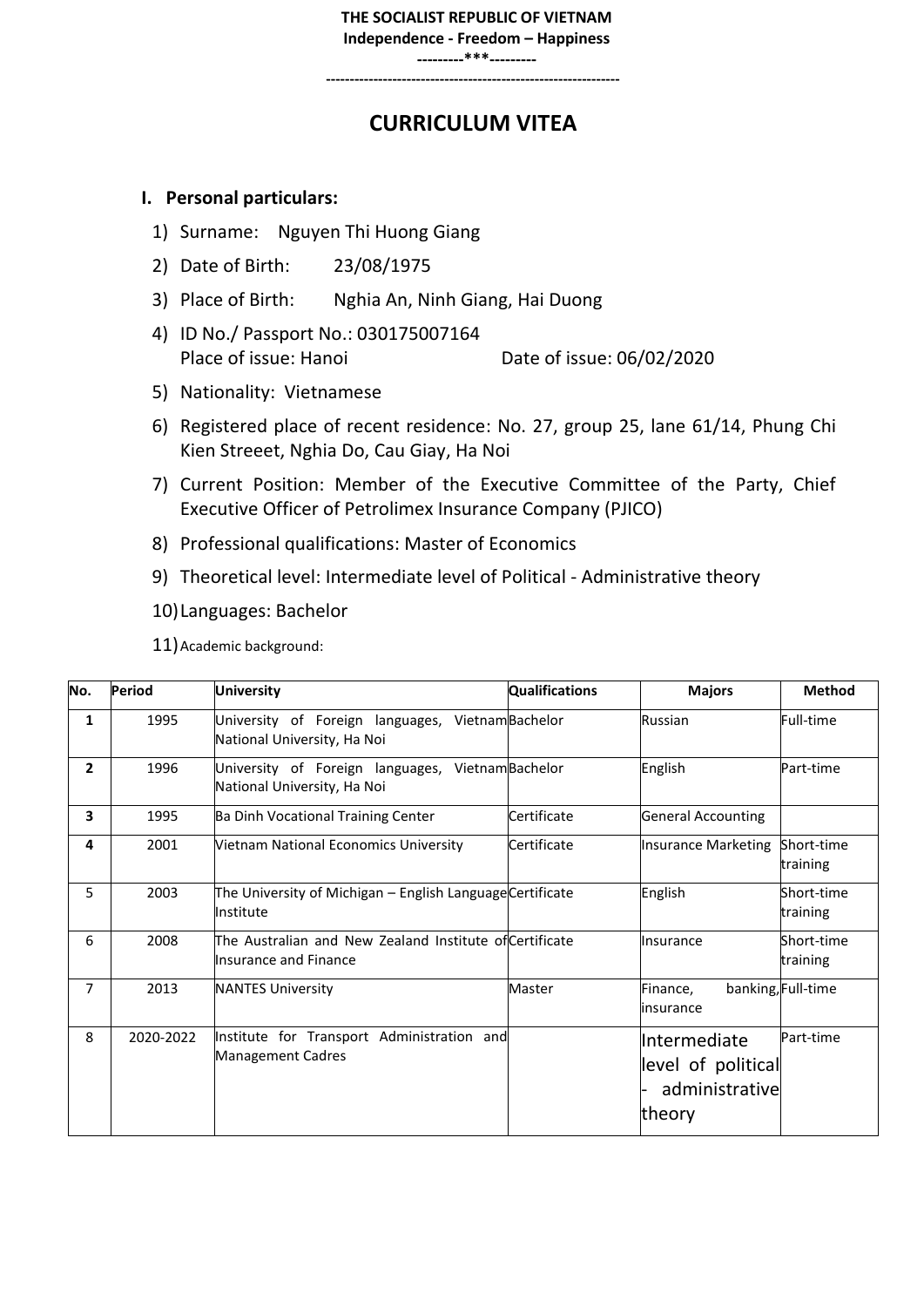## 12) Working experience:

| Period            | <b>Position</b>                                            |
|-------------------|------------------------------------------------------------|
| 07/1997-9/2008    | Staff of Property-Engineering Department of PJICO          |
| 10/2008-03/2009   | Deputy Manager of Reinsurance Department of PJICO          |
| 4/2009-06/2009    | Acting Manager of Property-Engineering Department of PJICO |
| 7/2009-02/2020    | Manager of Property-Engineering Department of PJICO        |
| 03/2020-02/2022   | Deputy CEO of PJICO                                        |
| 11/2021 up to now | Member of the Executive Committee of the Party - PJICO     |
| 03/2022 up to now | Member of the Executive Committee of the Party, Chief      |
|                   | Executive Officer of Petrolimex Insurance Company          |

13)Undertaking:

- I hereby undertake that I will not violate legal regulations and the Corporation's Charter on Organization and Operation.
- I hereby undertake that all the details above are true and I will bear the full responsibility for them.
- I hereby undertake that I will inform any changes relating to the information set out in this Document during my working time to the Corporation.

 *Hanoi, date 23 month 3 year 2022* **Declarant's signature** (sign, write full name)

**Nguyen Thi Huong Giang**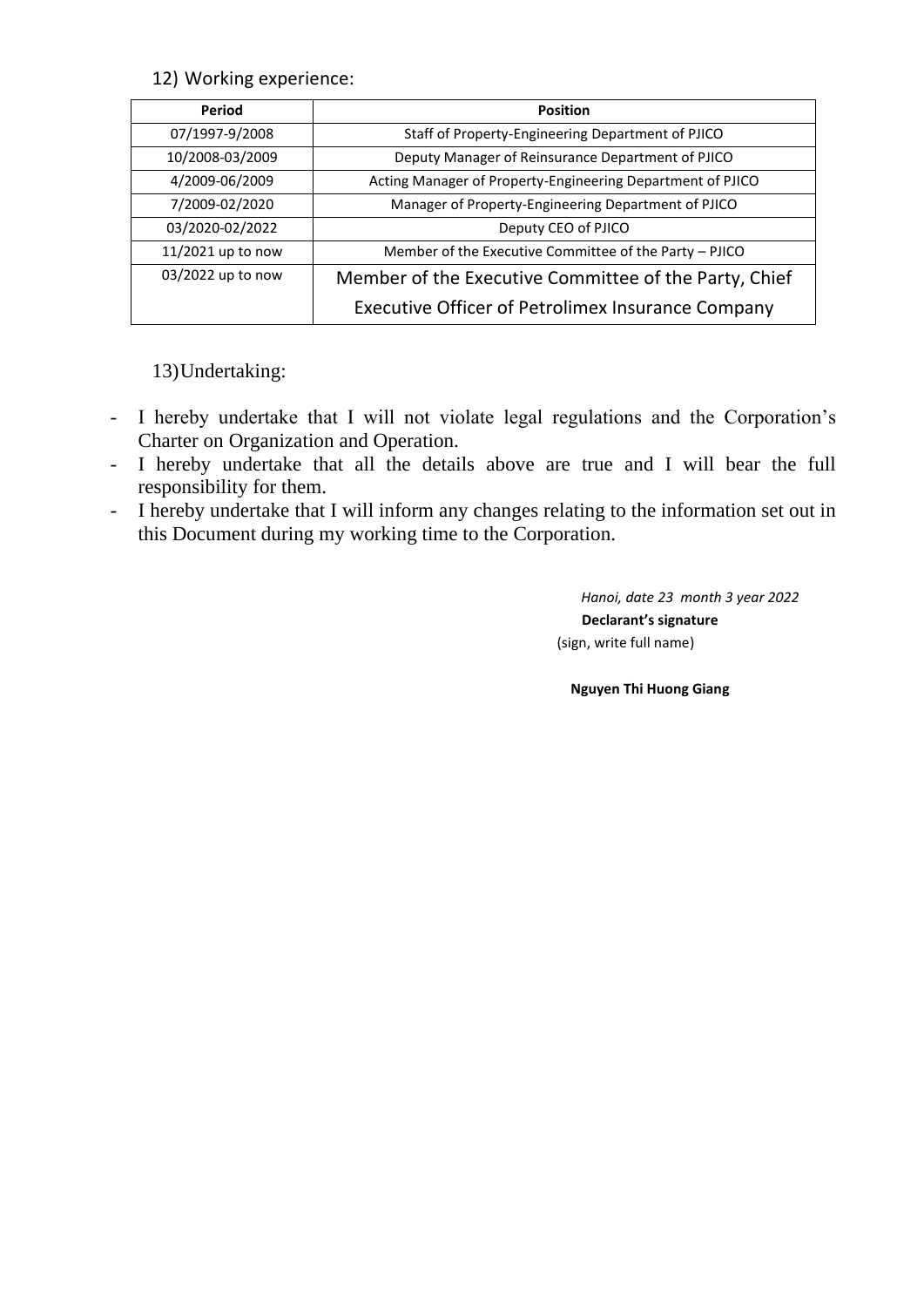#### THE SOCIALIST REPUBLIC OF VIETNAM Independence - Freedom - Happiness --------------\*\*\*<sub>-----</sub>

#### NOMINATION, SELF-NOMINATION TO THE BOARD OF DIRECTORS VIETNAM NATIONAL REINSURANCE CORPORATION **TERM 2020-2024**

- Pursuant to Law on Enterprises No. 59/2020/QH14 passed by the 14th National Assembly of the Socialist Republic of Vietnam, the 9th session dated 17/06/2020;
- Pursuant to Decree No. 73/2016/ND-CP dated 01/07/2016 detailing the implementation of the Law on Insurance Business and the amended Law on Insurance Business:
- Pursuant to Decree No. 155/2020/ND-CP dated 31/12/2020 and Circular No. 116/2020/ND-CP guiding corporate governance applied to public companies;
- Pursuant to the Charter of Organization and Operation enacted by Vietnam National Reinsurance Corporation:

|  | $1/We$ : |
|--|----------|

| No. | Shareholder                                | ID/Passport/<br><b>Business</b><br><b>Registration</b><br>Number, date of<br>issue, place of issue | <b>Address</b>                                                | <b>Stake</b> | <b>Confirmation</b><br>(Sign and write full name)<br>(2)                                                                                                                                    |
|-----|--------------------------------------------|----------------------------------------------------------------------------------------------------|---------------------------------------------------------------|--------------|---------------------------------------------------------------------------------------------------------------------------------------------------------------------------------------------|
| 1   | <b>Swiss</b><br>Reinsurance<br>Company Ltd |                                                                                                    | Mythenquai<br>50/60<br>P.O. Box<br>8022 Zurich<br>Switzerland | 25.00%       | 7. Dickelle<br>Flavia Diethelm<br>Authorised Signatory<br>Head Corporate<br>Transactions<br>Wishinger bruner<br>Sten Rasmussen<br>Authorised Signatory<br>Head Corporate Centre<br>Advisory |

would like to nominate the following candidate(s) for the 2022 Annual General Meeting of Shareholders to vote to the Board of Directors of Vietnam National Reinsurance Corporation for the term 2020-2024 (attached the CV, valid copies of professional qualifications and certificates suitable to the requirements of the position):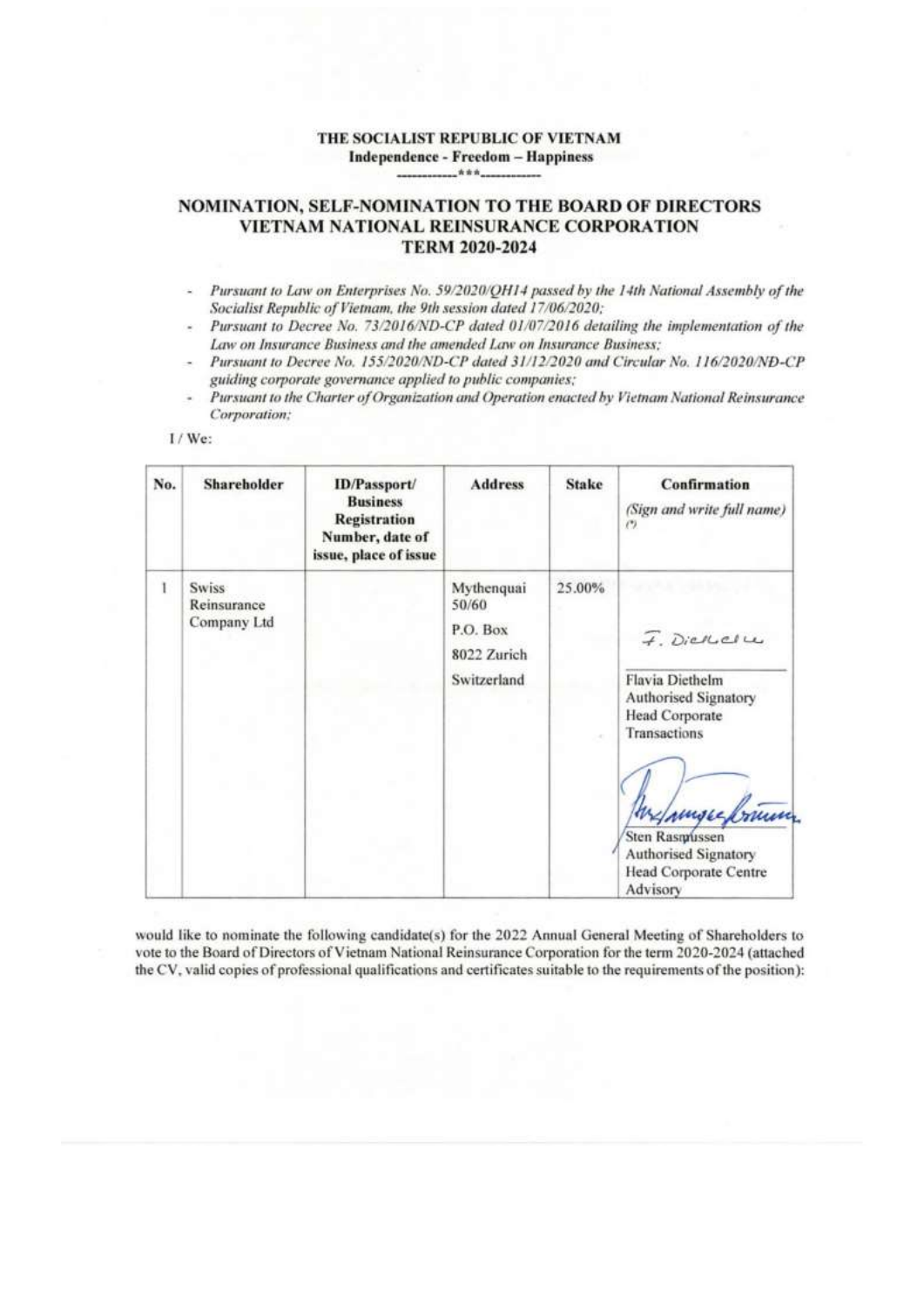| No. | Nominee         | ID/Passport, date of issue,<br>place of issue             | <b>Nomination</b> position |
|-----|-----------------|-----------------------------------------------------------|----------------------------|
|     | Lee On Wah Anna | HJ2105280, 26 April 2021, Board of Directors<br>Hong Kong |                            |

14 April, 2022 Shareholder(s) (Sign and write full name)

On behalf of Swiss Reinsurance Company Ltd:

7. Dickelle

Flavia Diethelm Authorised Signatory **Head Corporate Transactions** 

My angus Comm Sten Rasmussen

Authorised Signatory Head Corporate Centre Advisory

\* Institutional shareholders to be confirmed by legal representative's signature and seal.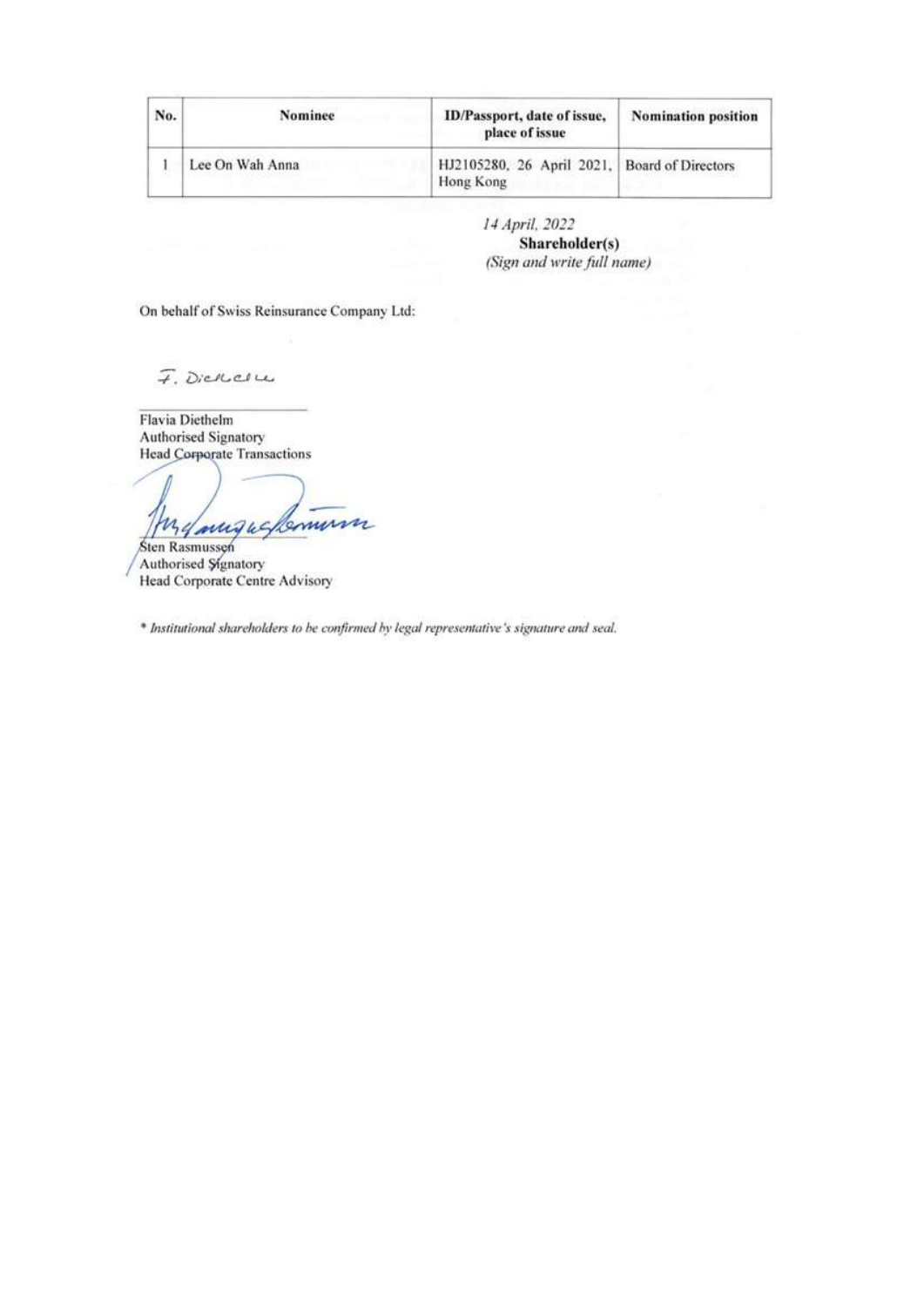#### **PERSONAL RESUME**

| Name          | Anna Lee On Wah      |
|---------------|----------------------|
| Email address | Anna Lee@Swissre.com |
| Tel No.       | 852 9173 8602        |

#### Working Experience:

Employed by Swiss Reinsurance Company Ltd. and then, Swiss Re Asia Pte. Ltd. (SR) since late 2003 till now and have played different roles including:

2020 – till now Head of New Business Development, P&C SID (i.e. South East Asia, Hong Kong, Taiwan, Korea & India) as well as the Head of P&C, Hong Kong & Taiwan

- Heading a new team in SID which helps to focus in
	- $\circ$  Developing business across SID markets including traditional & alternative business channels likes affinity group & virtual captives
	- o Strengthening the business development culture via sharing success as well as challenges in originating new business across Core/Solution/Transaction and see how to replicate success and tackle the common challenges together in SID

2016 – 2020 - Head of Business Services, Asia (Including ANZ)

- Leading a team over 50 people across all the Asian locations where SR Asia has offices including Australia and New Zealand
	- o Setting up a new data processing team of 30 people for handling the data administration process for both L&H and P&C in Bangalore and setup KPI, TAT, escalating framework for monitoring the performance of individuals. So far, over 90% of the team members are assessed and sign-off as "BAU" status (Business As Usual)
	- o Leveraged my sales experience to upskill the team members in the underwriting locations for providing sales support services to the sales team/location. Leading a project build up the service catalog for the team and provide proper training to bring all of them up to expected skill levels.
	- o Role includes acting as Asia Broker coordinator working with Business Units to prepare and plan key broker activity including meetings with regional brokers at SIRC.
	- o Transforming the team members from P&C to L&H which is adjusted due to our business portfolio shift in Asia (e.g. HK, Mumbai, Singapore)
	- o Overcome a number of challenges including virtual team setup, building mutual trust and also make sure engaging the whole team with consistent and clear messages, setup Vision & Mission. Recent successful stories including handling last few P&C key renewals smoothly gaining recognition from the SR senior management team.

### $2012 - 2016$  - Head of P&C, Hong Kong & Taiwan as well as the Branch Manager/Chief Executive for SR HK

- Heading the client management team for HK & Taiwan and successfully grew underwriting profits by 10-15%.
	- o Leading the team to develop new business opportunities with both existing and potential new clients. For example, innovative NAT CAT (e.g. Finalized the 1st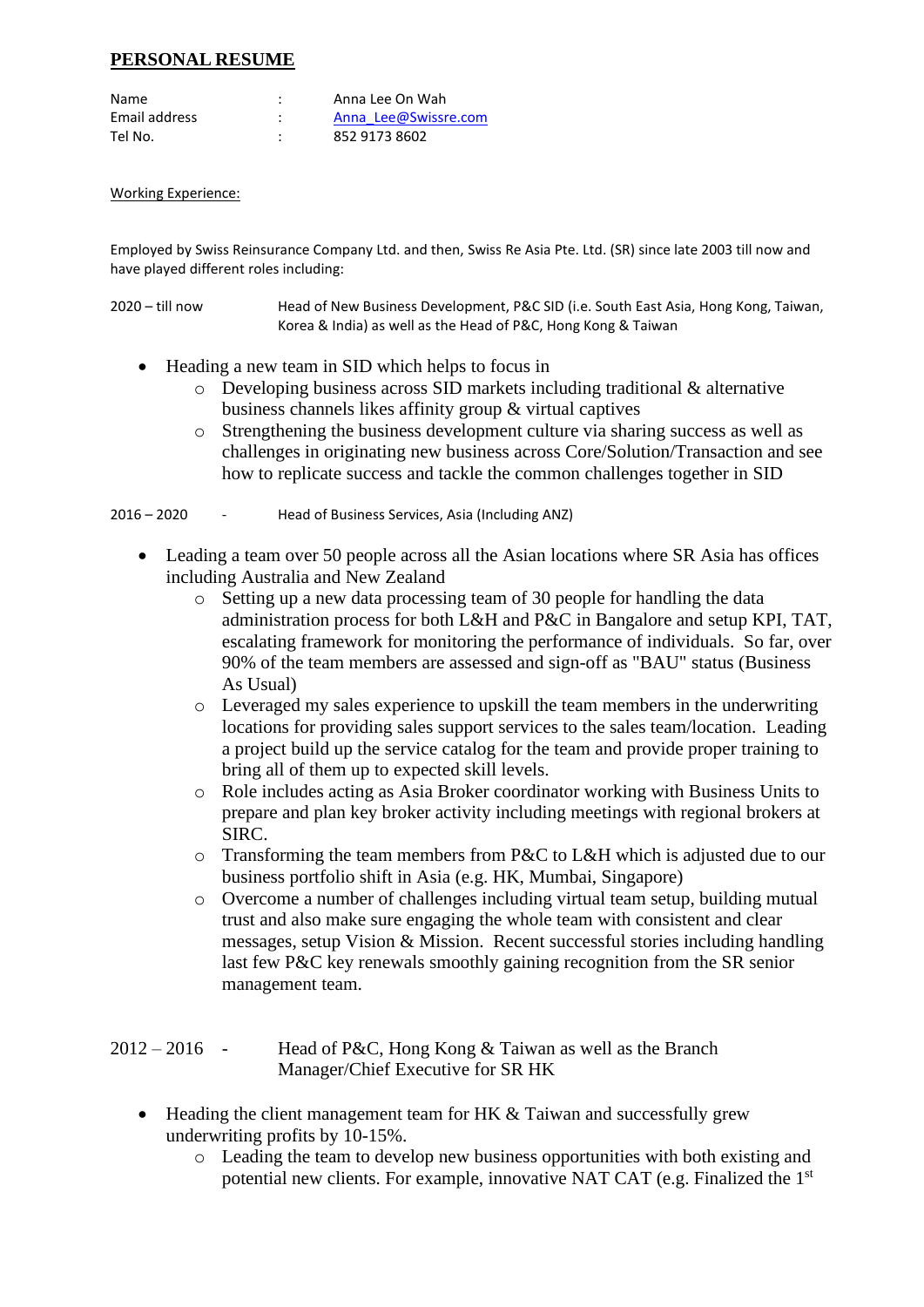MY NAT CAT deal with Tokio Marine Taiwan via Aon) & Telematics Motor products, structured solutions for helping clients to improve their solvency ratio or NAT CAT exposure due to regulatory changes &/or NAT CAT accumulation.

- $\circ$  Building & strengthening the client relationships at all levels from C-suites to underwriting level for key major clients.
- o Working with key broker relationships with over 70% of business placed through local brokers.
- o Successful rollout of the first agriculture product in Taiwan as well as finalized a non-traditional Reinsurance programs which met the clients' needs. Included being rated as the best P&C reinsurer in Taiwan market.
- o Setup clear business targets/deliverables, team mission & vision as well as action plans with assigned owners across different cross functional teams
- Appointed as the Branch Manager/Chief Executive of SR HK branch to handle the branch management including:
	- o Identify & develop action plans to mitigate the risks such as staff turnover and improving staff engagement, impact to our solvency ratio due to regulatory changes.
	- $\circ$  Leading role with different functions especially with L&H team to make sure the branch complies with all of the regulatory requirements operating in a proper manner.
	- o Key person to liaise with the regulator regarding relevant market-wide topics such as setting up a new regulator in HK, Solvency II & the likes.
	- o Worked close with the branch CFO, CRO, Auditor, Business teams to review the location risk map and ensure all the potential risks are managed properly and finding the right solutions to mitigate the risk levels. Topics including outsourcing, solvency level & the likes.

2003 – 2012 - Senior Client Manager), SR HK for both HK & TW P&C markets

- A very good foundation had been built to take up the Head of P&C in 2012 which includes:
	- $\circ$  Client manager for key clients in both HK & TW including a range of local HK and Taiwan owned clients as well as multinationals.
	- o Qualified as Market Underwriter for 4 key lines of treaty business (Including Property, Casualty, Marine and Engineering) and being granted with underwriting authority in handling these four lines of business including close working relationship with key brokers.
	- o Explored business opportunities in Public Private Partnership projects with Taiwan Government and insurance company
	- o Successfully completed a global internal leadership development program in early 2010
	- $\circ$  Project manager for some regional & global projects including
		- Setup a consistent client sub segmentation for Small to Medium size clients across the group
		- Rolling Sanction Screening for all clients in Asia
	- o Develop a good network with Asia team as well as Global team which aims of learning their successful stories and replicating to HK & TW markets.
	- $\circ$  Be guest auditor to review the underwriting & claims portfolios of HK & Taiwanese clients and then, providing constructive recommendations to improve their underwriting & claims guidelines
- 2001 2003 Casualty Underwriter, Munich Reinsurance Company Ltd, HK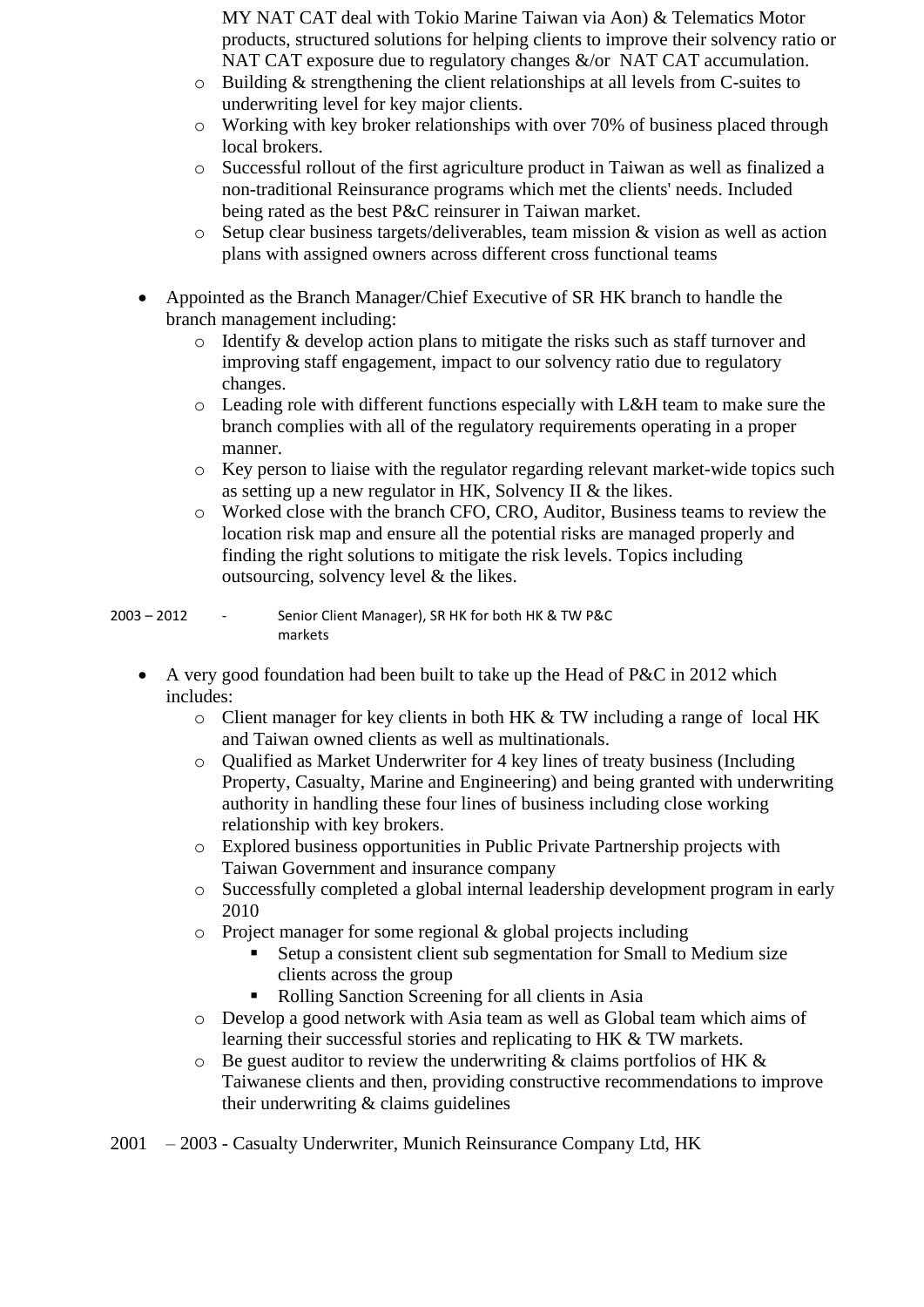- Handling all facultative accounts with HK cedants and brokers mainly on product liability for US/CAN including electronic product, health and infant products. Gained experience in Taiwan including Project PI for Taiwan Metro Line and Lawyer Professional Liability Schemes for Shanghai, China
- Underwriting HK Casualty treaty accounts either on direct basis or via brokers.
- A solid technical underwriting expertise had been embedded
- Attended 2 weeks Casualty training mainly on Treaty in MR Head Office.

1995 – 2001 - Commercial Underwriter, Chubb Federal Insurance Company, HK

- Underwrite corporate accounts including sizeable telecommunication accounts (all lines) and SME schemes with brokers, engineering risks (superstructure works including OD and TPL).
- Attended the technical training provided by Federal especially on underwriting P&C lines.
- Primary contacts were local & international brokers.
- Managed reinsurance arrangements for sizeable engineering and corporate accounts.

#### Academic :

Holding a Master degree of Business Administration, HK Open University as well a Degree of BA (Hons) in Finance Services, Napier University, UK. On top of it, also being a Chartered Insurer of Chartered Insurance Institute (ACII) as well as holding Associate-ship of Australian Insurance Institute (ANZII)